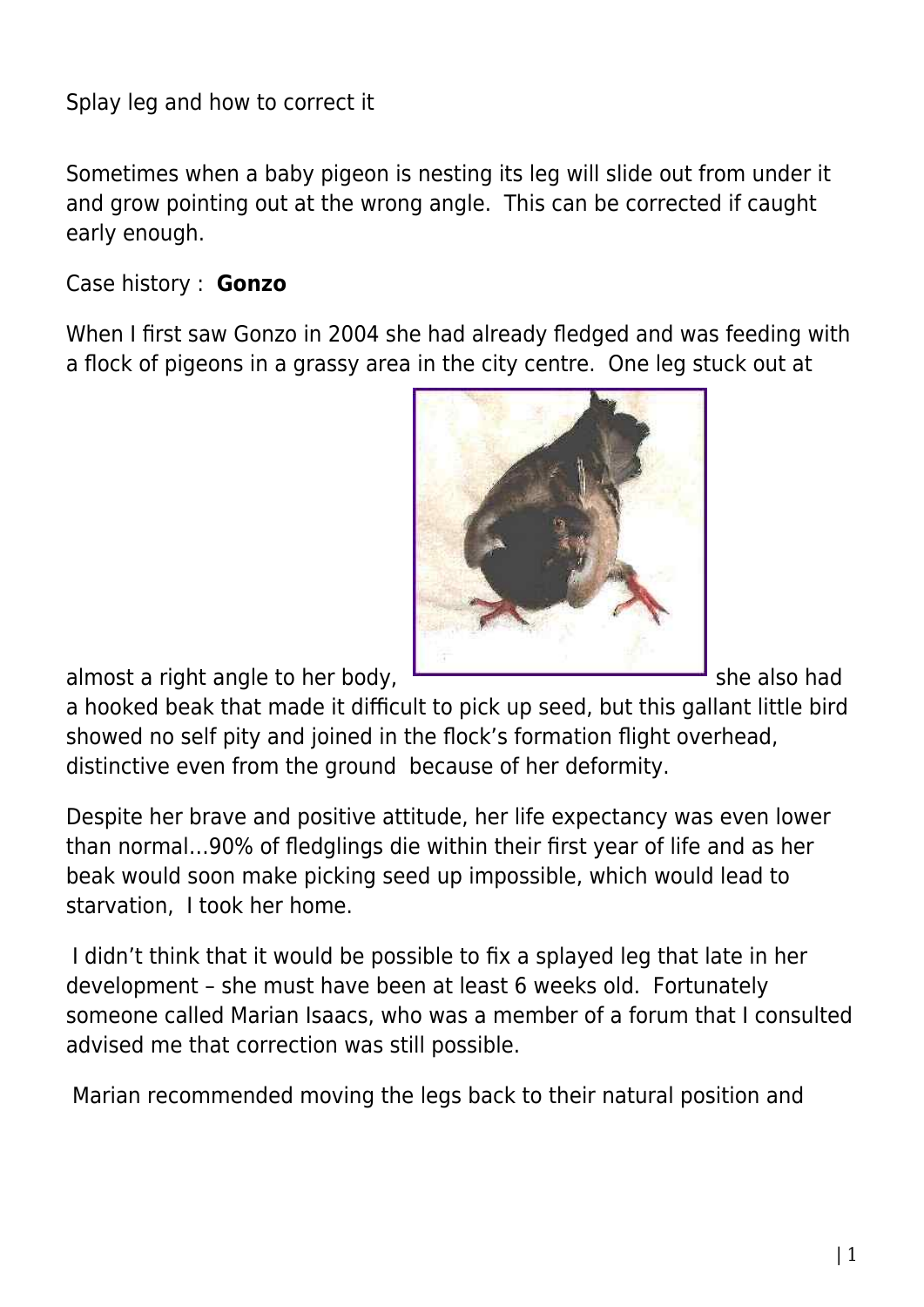

binding them there for a few weeks.

that when I moved the splay leg inwards, Gonzo was able to stand straight and normal, so I linked the legs with a length of Boots self adhesive bandage to hold the splay leg in but pressing the bandage between her legs together to avoid to leg being pulled too far towards the other. To my surprise, with this bandage support Gonzo was able to walk properly, fly and even perch!

As splay legs can be associated with a calcium deficiency I gave her supplements of Zolcal D.

 I kept the bandages on for three weeks, removing them occasionally for a few minutes to see if the legs would hold: it did. She was able to walk and perch normally, lay and sit on eggs and have a normal, though sheltered,



pigeon existence.

.

Gonzo grew up to be an odd little hen. She is much smaller than the others and her head is particularly small which makes her eyes look larger than usual. Her mate is one of the biggest cocks in the aviary, a handsome white pigeon so they make an odd couple. Her legs are a bit stiff now, so she walks with a bit of a waddle, but is significantly better that when I found her although her beak grows into a hook very quickly and needs regular trimming